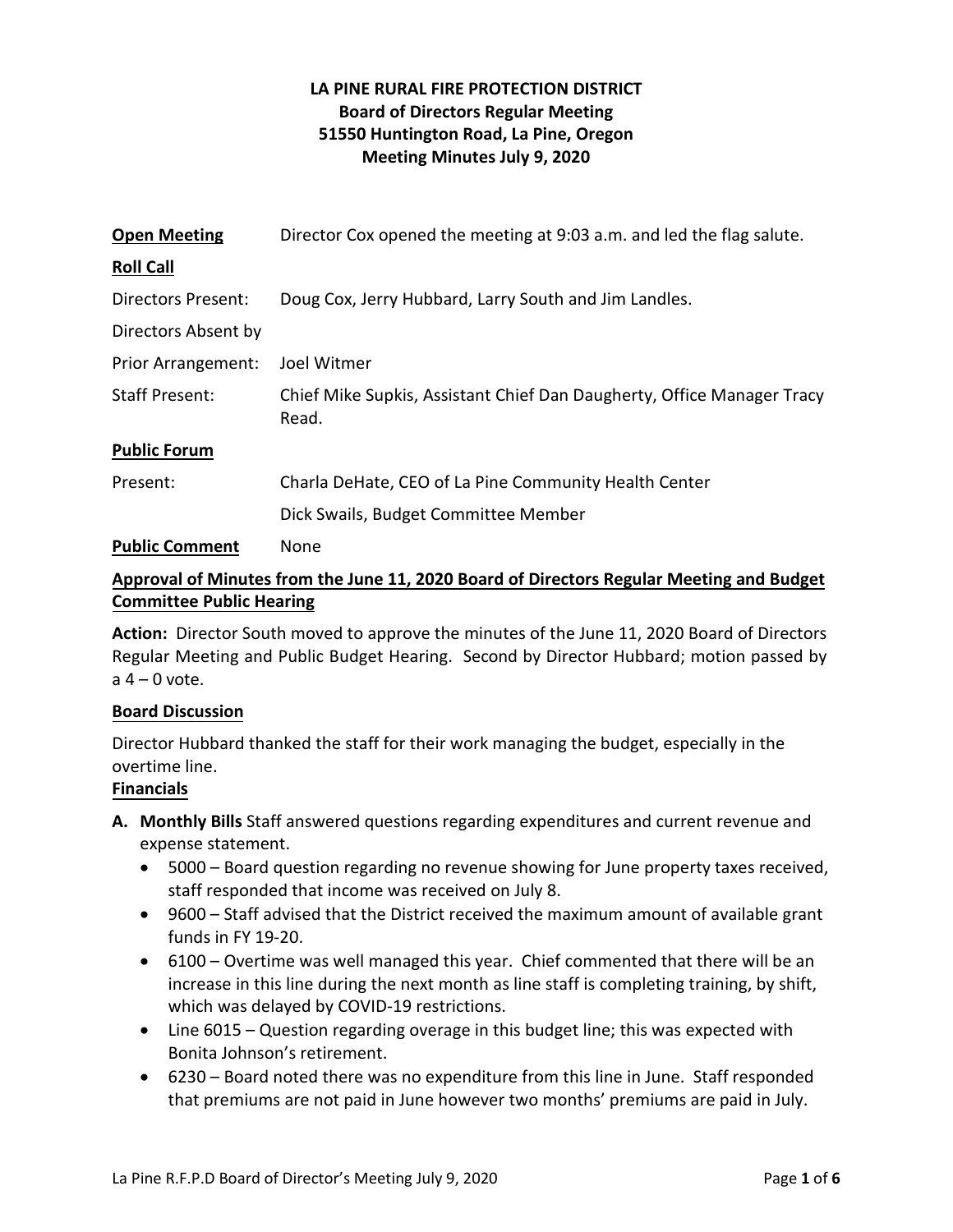- 6960 There was a question regarding this GEMT fee line which had no funds originally budgeted; Chief clarified the expense was not budgeted as it was an unknown at the time of the budget sessions and is a new line item. There was a Board budget resolution adjustment made last month due to the unanticipated funds received under GEMT and the CARES Act for some Medicaid transports.
- 8100 other It was noted there was \$20,000 not expended.
- 8450 other Director Hubbard commented nothing was expended from this line. Chief clarified that this "other" line and the 8100 "other" lines were new budget lines added to show the additional funds added to the budget as mentioned previously and balances the funds already expended in related categories such as PPE.
- 9935 Director Cox commented the Mezsaros fund is growing, staff responded that part of this is due to the sale of the volunteer property. Additional training has been budgeted for this fiscal year as a result of the increase in this line and expected interest earnings.
- 9741 While it appears that this line appears over-expended, it was due to a delay in delivery of new apparatus budgeted in a previous year. A journal correction will be made during the audit process.

# **B. Monthly Expenses by Vendor**

No comments.

Director Cox asked how the fuel island is working. Staff responded good. A hose extension was added to the back fueling station, otherwise they are working fine. Concrete bollards need to be added to prevent damage to the solar power poles from snow plows and staff is working on obtaining those.

## **C. Monthly Expense Report**

## No comments.

**Action:** Director Hubbard moved to approve monthly expenses presented from 6/12/2020 – 7/9/2020 in the amount of **\$479,376.56**. Second by Director South. No further discussion or comments; motion passed by a 4-0 vote.

## **Management Report**

## **A. Monthly Alarm Report.**

• Discussion regarding the increase in rescue calls. Chief explained that this is largely related to more highway, and especially outdoor recreation traffic in the area, as shown in the rise in ATV accidents on forest service lands. There were three incidents involving major, multiple-system trauma as a result of ATV accidents where patients had to be transported by air. Staff feels this increase in activity is largely COVID environment driven - people are getting outdoors away from cities. Discussion followed regarding Highway 97 renovations. One option under consideration by ODOT is to expand the four-lane to just north of State Rec Road. Staff does not use the Vandevert intersection to travel north on Highway 97 due to the traffic danger. ODOT is considering the addition of a stopping lane between the north and southbound lanes.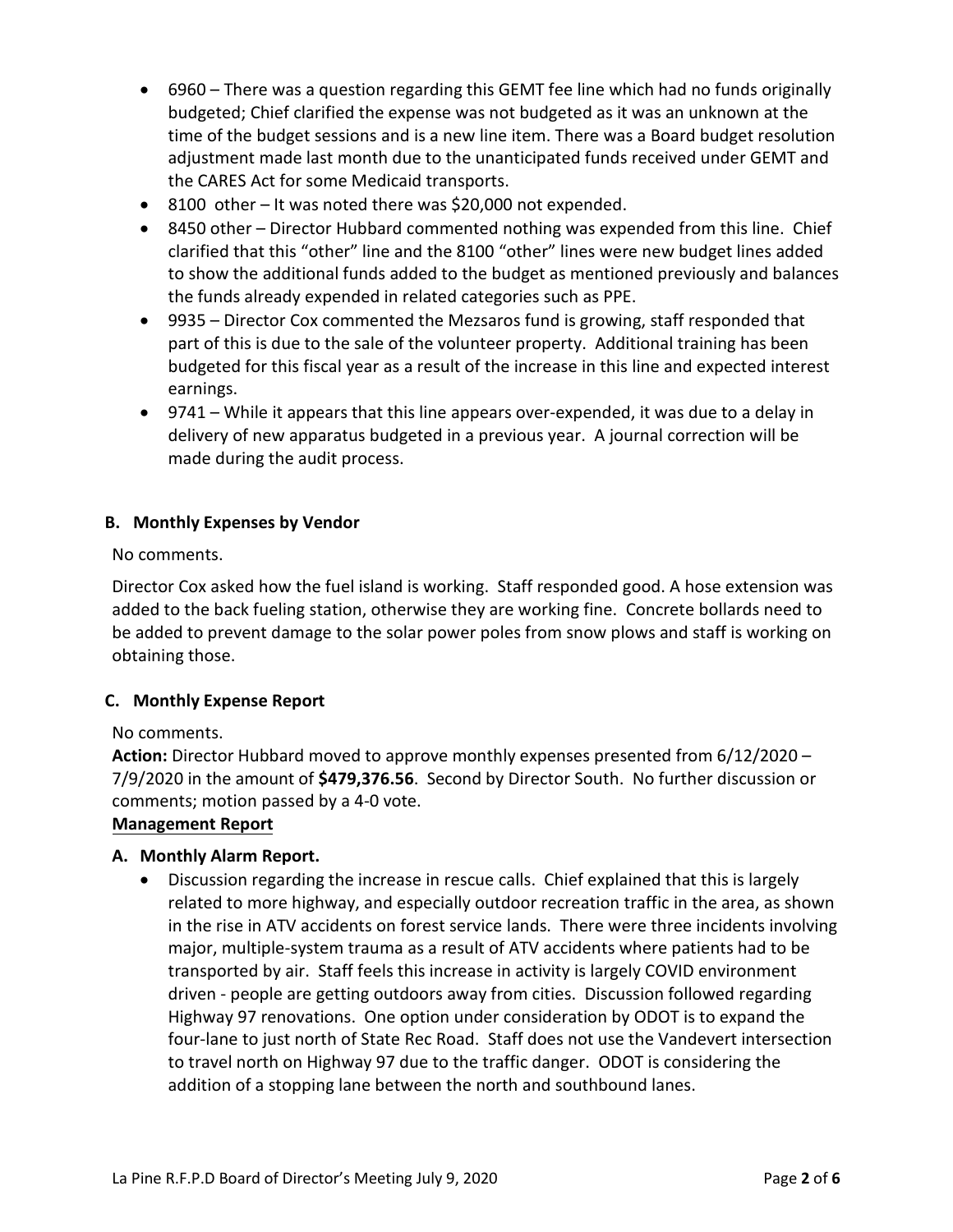# **B. Multiple Alarm & Building Permit/Valuation Report.**

- Discussion regarding continuing increase in multiple alarms at the same time. Chiefs have met with Air Link regarding recent challenges with the medevac service delays.
- Director South asked if staff knows what the two \$2,000,000 commercial building permits issued are for in the Sunriver area. Staff indicated they have not seen any building plan reviews as of yet. Director Hubbard noted the proposed employee housing in the Sunriver business park. This has now been approved by Deschutes County to move forward.
- General discussion regarding non developed lots owned by Deschutes County, Chief stated there has been a lot of work done to make the properties more firewise, although developing the lots has been difficult mainly due to water and sewer requirements.

## **C. Management and Activity Report**

- Discussion regarding 6/10 Code 99 ROS. Code 99 is a non-breathing pulseless patient and ROS means paramedic restored those and the patient got to the hospital breathing and with a pulse.
- There was a question regarding how staffing was for 6/12 commercial structure fire. Chief Supkis indicated it was good. District had 13 in station on duty that night and 3 more came staff back on the general alarm recall including the Chief. Event went well because of initial deck gun knock down.
- General Board discussion regarding a major increase in calls to remote areas, including campgrounds. Chief responded there are many more people out recreating than in a normal year, including dispersed camping.
- Director Hubbard noted the rise in IOB calls. Chief stated most of these are legal warming fires, that scare neighbors who then call 911. Additional discussion followed regarding what constitutes a legal warming fire. Chief clarified that any engineered outdoor wood burning device or a permanent fire ring in a developed designated campground or on private property are legal with a permit on site; propane devices do not require a permit because they do not emit sparks, are typically off the ground, and can be turned off.
- The Board noted there were two broken windshields on apparatus in the same day. Staff said they were unrelated incidents and not known if a dash item or road debris were the culprits.
- Discussion regarding training items in the Chief's report, Chief provided an update on emergency vehicle and AO training. First-year recruits start their basic fire academy in August and second years' have their apparatus operator in early September.
- State Fire Defense Board Chief Chief Supkis has been the Deschutes County Chief for the past two years; this is a rotating, voluntary position which helps coordinate resources among agencies and the Oregon State Fire Marshal during major emergencies .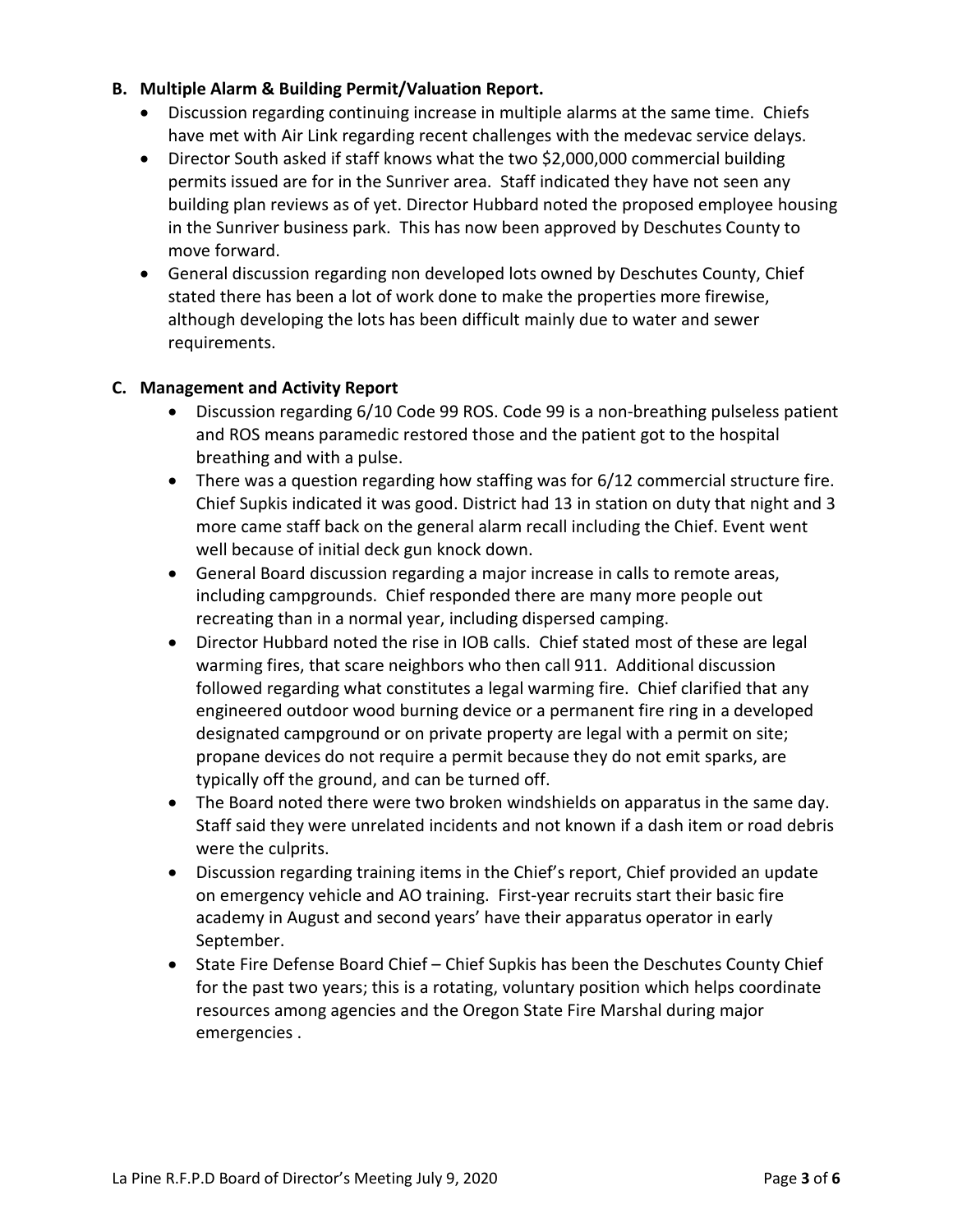# **Correspondence / News**

- Chief has not had a response from St. Charles to the District's most recent correspondence. The January invoices have now been turned to collections and February is pending. St. Charles has offered to set up a meeting to discuss this matter with their senior officers, which the District is agreeable to, but St. Charles has canceled and has not followed up to date. The District is continuing the process of pursuing outstanding receivables for services requested and provided.
- Director Cox asked if the District has heard anything regarding the Burgess Road commercial structure fire. Staff responded the civilian who was threatening and interfered has been cited, but the District has not been informed of anything else. Fire investigation is complete, cause was welding activity. General discussion followed regarding the lack of news coverage in the area; this is due to the lack of reporting. The news outlets and media now receive most if not all their information directly from public agencies as well as the public at large. There is little or no independent reporting or follow up.

# **Old Business**

- **Public/Private Partnership (PPP)** a lay draft has been completed; Patrick Hannon, owner of CMT, has gone over the draft; CMT's attorney is to review it as well. Chiefs Supkis and Daugherty are attending an ASA meeting next week, where the Deschutes County Attorney will be present. Both the District and ASA look to that office for guidance on how such a partnership can happen and add resources for transportation needs in the area. Chief believes the District needs to do what is right for its citizens, including using private sector resources where appropriate. This agreement will not change any current resources, rather will add additional resources. There was discussion regarding on how the private sector and CMT have standing agreements with St. Charles whereby CMT bills the patient for the transport, and in turn St. Charles guarantees that CMT will be fully reimbursed within 30 days. Staff stated it is apparent the health care providers by their actions and comments have seen 911 dispatched resources as a free service. The end result of the PPP for citizens of the District and the community will be more resources able to provide overall better service available and sometimes at a lower cost. Dick Swails asked about the estimated financial impact to the District; Chief estimates a potential impact of approximately \$300,000 per year. CMT will need to ensure they have the resources available to meet the requirements of the ASA. Some larger agencies see private agency transports as a threat to their revenue stream and are resistant to allowing the partnerships, to the detriment of their taxpayers and citizens. If approved, the contract would expire when the District's ASA agreement terminates on June 30, 2028. There are clauses in the draft agreement which allow for modifications including early termination.
- **La Pine Community Health Center Appeal of Invoice 53120** Chief Supkis requested **New Business Item La Pine Community Clinic Appeal – Invoice #53145 Call -# 2020- 0934** be addressed along with this agenda item. Director Hubbard stated previous appeals have been granted, this time he feels the appeal should be denied. He expressed concern with lost revenue to the District. He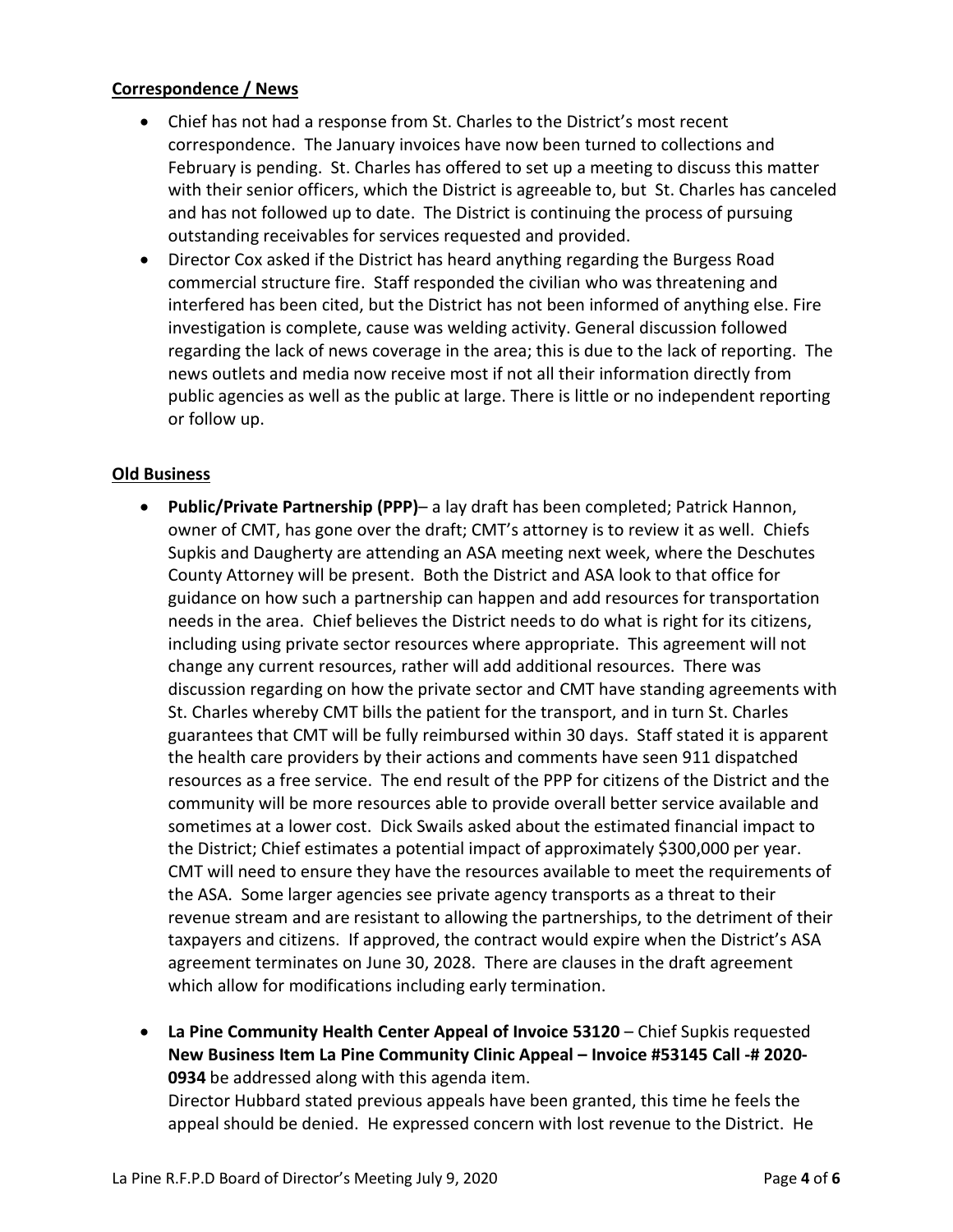does not feel the appeals should be tabled, postponed, reconsidered or granted and should be denied at this time. Director South asked why La Pine Community Health Center (LCHC) does not pay La Pine Fire District as they do CMT. DeHate stated she was unaware there was any sort of arrangement, that LCHC does not have an agreement with CMT and has never paid CMT. Additional discussion followed regarding CMS billing guidelines that may be different for a private transport agency than a 911-dispatched paramedic unit including patient responsibility for the Medicare 20% coinsurance and whether this is different for a private transport agency. Chief stated that currently CMT can be called directly to transport however is not dispatched by 911, and those transports have different reimbursement guidelines with CMS – but payment is due – and often guaranteed by the medical facility. The transport provider must be paid so they can have the resources to continue. DeHate raised the question of how coinsurance responsibility is shifted from the patient? Chief stressed all agencies have to work together on the patient's behalf in an honest, transparent manner, including the allocation and payment of resources used. Director Cox called for a Motion.

**Action**: Motion by Director Hubbard: I make a motion that La Pine Rural Fire Protection District decline the Appeal of Invoice 53120 and Invoice 53145. Second by Director South. Motion passed by a 4-0 vote.

- DeHate asked when the clock starts to tick for going to collections purposes; Chief stated payment is due now, however the District will allow six months from today before turning over to collections for non-payment.
- DeHate reported out on transports from LCHC to St. Charles ED. From June 11, 2020 to today there were 9 total transports – one by La Pine RFPD and eight by POV. Of those eight, two received gas vouchers, one was transported by Uber, and one by taxi.
- Dehate asked to provide a report on the June 18, 2020 EMS collaborative work group. In attendance were Patrick Hannon, owner of CMT, Bradey Holt, Operations Manager for CMT, Tammy Baney, Executive Director of COIC, Deschutes County Commissioner Tony DeBone, Mike Richard, Vice President of Operations of St. Charles Health System, Danielle Baughman, Manager of Clinic Operations at St. Charles Family Care La Pine, Tom Kuhn, Administrator of the Deschutes ASA Committee, Doug Kelly, Chair of the Deschutes County ASA, Chief Supkis and Chief Daugherty. It was a good meeting; Kuhn and Kelly agreed to hold a special ASA meeting on July 15 to determine if the ASA can provide something separate for La Pine to allow more maneuverability, such as with CMT. Mike Richards will gather data regarding the number of people in the ED from ZIP 97707 south to Crescent and east to Christmas Valley in order to provide data for the proposed emergency department. The group will meet again on August 27. Chief added that the big picture is to find a solution to being 35 miles from an ED. There is no other community in Oregon of our size with no ED or hospital.

#### **New Business**

**A.** La Pine Community Clinic Appeal – Invoice #53145 Call -# 2020-0934 Addressed under Old Business.